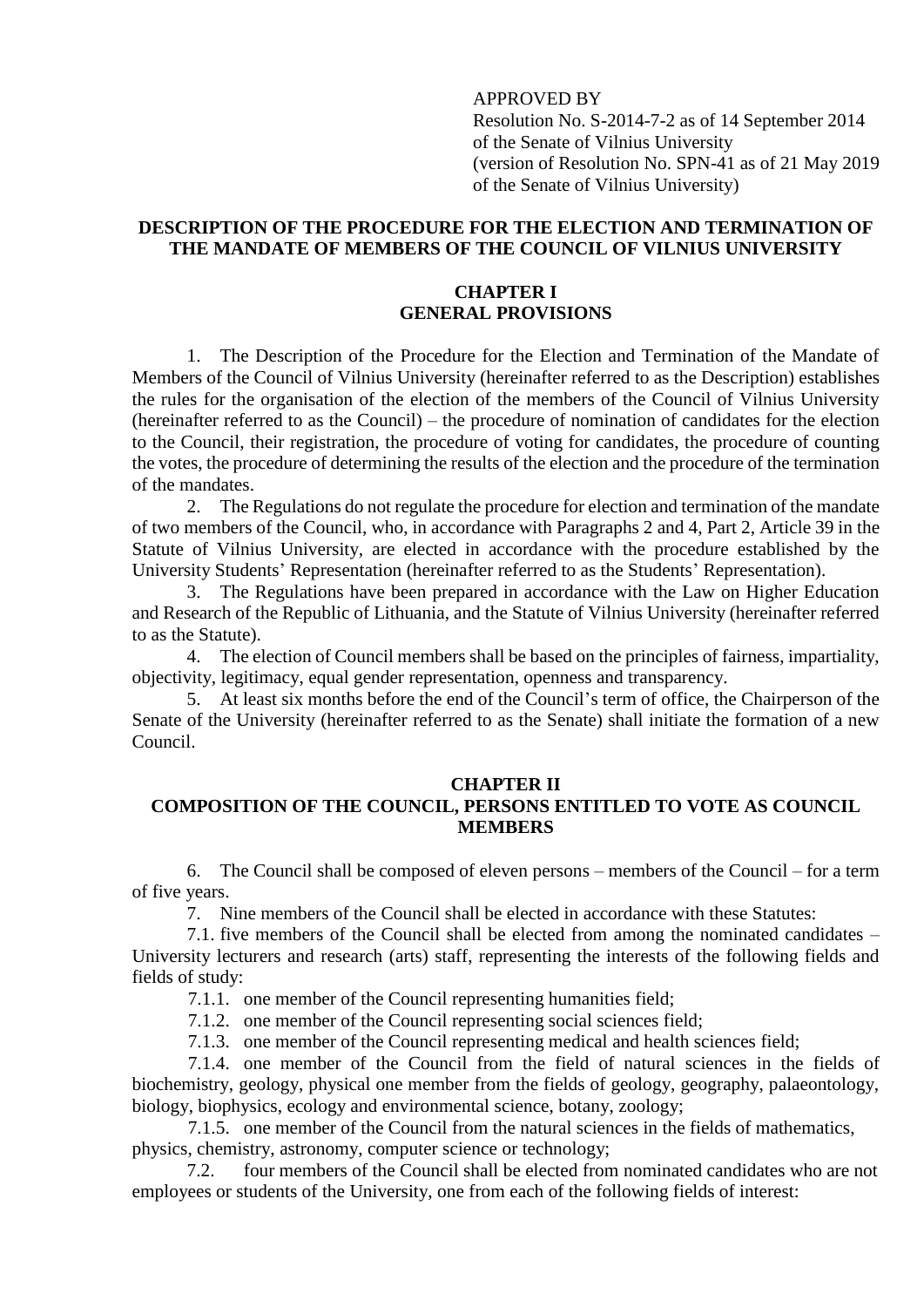- 7.2.1. the humanities, culture and the arts;
- 7.2.2. legal, political, social, economic, financial and administrative systems;
- 7.2.3. high technology related to biomedical sciences;
- 7.2.4. high technology related to mathematics, physics, chemistry and informatics.

8. The right to nominate and elect candidates for the members of the Council referred to in Paragraph 7 of this Description, as well as the right to nominate one's own candidate for the members of the Council referred to in Paragraph 7.1 of this Description shall be vested in each member of the academic community of the University who meets the requirements of Part 4, Article 12 in the Statute (hereinafter referred to as the Voter). Voters shall be defined as lecturers and scientific/artistic staff employed by the University under contracts of indefinite duration, or who have been continuously employed by the University for at least three years (including cases where the break-in employment for the last three years does not exceed one month between such contracts) under contracts of indefinite duration for at least one-half of the working time standard (at least one-half of a full-time post) as defined by the University's legislation, aggregated with the total working time agreed upon by the University in the employment contract. Continuous service shall include the time spent in a management position as defined in Part 2, Article 22 in the Statute and approved by the Council, or in another teaching or research / artistic post under an open-ended contract of employment. The time spent working at the University shall not include time spent working in University hospitals and other institutions, enterprises and organisations established by the University.

### **CHAPTER III ORGANISATION OF ELECTIONS**

9. Elections of the members of the Council referred to in Paragraph 7 of this Description shall be organised and conducted by the Central Electoral Commission of the University (hereinafter – the Central Election Commission), whose functions, rights and duties and working procedure shall be determined by the Regulations of the Central Electoral Commission of Vilnius University and this Description approved by the Senate Resolution. The Central Electoral Commission shall also take decisions on matters related to the interpretation and application of the provisions of this Description.

10. The organisational activities for the election of Council members in the core academic units of the University shall be carried out by the Electoral Commissions of the core academic units (hereinafter referred to as the Unit Electoral Commission). The composition of the Unit Electoral Commission shall be approved by the Central Electoral Commission on the proposal of the head of the core academic unit. The Unit Electoral Commission shall be composed of three members: two members of the staff of the academic unit of the core academic unit and one student representative appointed in accordance with the procedure laid down by the Students' Representation of the University. The Unit Electoral Commission shall organise the election of Council members in accordance with this Description.

11. A member of the Unit Electoral Commission who wishes to stand as a candidate for election as a member of the Council shall, before submitting his / her nomination papers, has to resign from his / her position as a member of the Unit Electoral Commission at least five calendar days in advance, by submitting his / her resignation to the Chairperson of the Central Electoral Commission and to the Chairperson of the Unit Electoral Commission from which he/she is resigning. If a member of a Unit Electoral Commission fails to do so, he/she shall not be registered as a candidate for election to the Council.

12. Unit Electoral Commission:

12.1. organises the election of Council members in the core academic unit in accordance with the procedure laid down in this Description;

12.2. draws up and submits to the Central Electoral Commission a list of candidates for election to the Council who have been nominated in that core academic unit. Two lists of candidates for membership of the Council shall be drawn up: those standing in accordance with Paragraph 7.1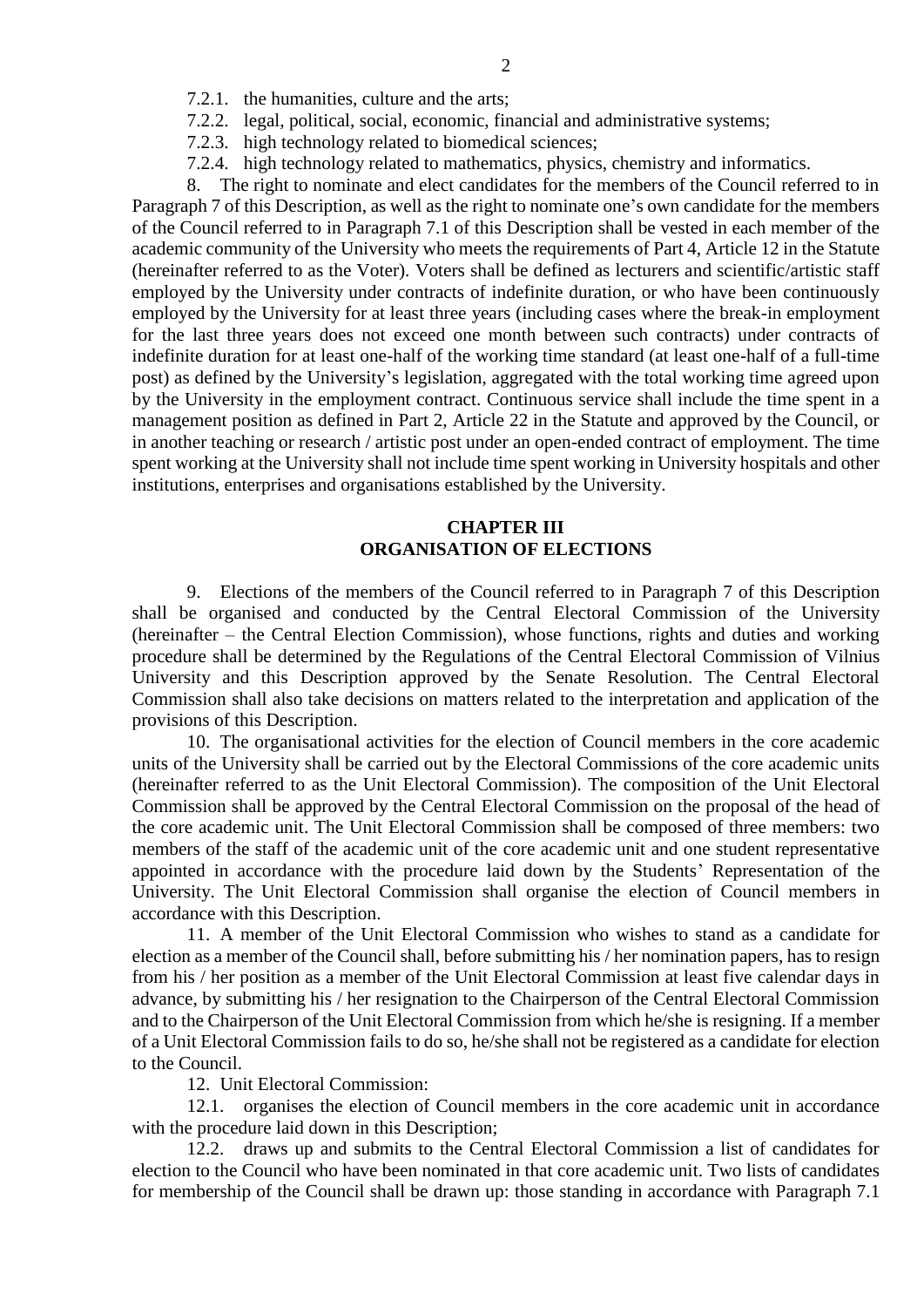of the Description, indicating the field of research referred to in Paragraph 7.1 of the Description, and those standing in accordance with Paragraph 7.2 of the Description, indicating the field of interest referred to in Paragraph 7.2 of the Description;

12.3. counts the votes of the Voters, other than those who have voted in advance, who have voted in the relevant core academic unit;

12.4. draws up a protocol of the election in the core academic unit and submits it to the Central Electoral Commission.

#### **CHAPTER IV**

### **NOMINATION OF CANDIDATES FOR ELECTION TO THE COUNCIL**

13. A person of impeccable reputation whose activities demonstrate that he/she is aware of the mission of the University, fosters values of the University, is motivated by a concern for the quality of the University's activities, and possesses the knowledge, experience and abilities necessary for the performance of the duties of a member of the Council.

14. The candidate must meet all the formal criteria listed below:

14.1. His / her behaviour complies with the standards of the Code of Academic Ethics of the University;

14.2. has not been convicted of a criminal offence by a final judgment;

14.3. has not been dismissed from his / her service or employment for serious misconduct or since dismissal not less than five years have elapsed.

15. No person shall be eligible to stand as a candidate for election as a member of the Council or to be elected as a member of the Council: The President of the Republic of Lithuania, members of the Seimas and the Government of the Republic of Lithuania and civil servants of political (personal) trust, the Rector, Vice-Rector, Pro-Rectors, Chancellor of the University, the heads and deputy heads of the University's subsidiaries, branches, agencies, institutions, enterprises or organisations in which the University has at least 50 per cent of the total number of votes in the general meeting of shareholders of the legal entity, as well as the heads and deputy heads of the legal entity.

16. At least four months before the end of the term of office of the Council, the Senate shall, by a resolution adopted on the proposal of the Chairperson of the Senate, make a public announcement of the commencement of the nomination of candidates for membership of the Council. Such resolution of the Senate shall, inter alia, set a deadline for the nomination of candidates for election to the Council.

17. Voters shall have the right to nominate candidates for election to the Council within the period fixed by the Senate for the nomination of candidates for election to the Council by submitting in writing to the Unit Electoral Commission an application in a form approved by the Central Electoral Commission of the University. A person nominated or standing as a candidate for election to the Council must submit to the Unit Electoral Commission the documents referred to in Paragraph 18 of the Description before the end of the nomination period. If a candidate for election to the Council fails to submit the documents within the prescribed period, the Unit Electoral Commission shall not include that person in the list of nominated candidates for election to the Council and shall not submit the nomination to the Central Election Commission.

18. Candidates for the Council shall personally submit to the Unit Electoral Commission:

18.1. a copy of the identity document;

18.2. a candidate's application of the candidate for the Council, prepared in accordance with the form approved by the Central Electoral Commission of the University;

18.3. a consent (if he/she is standing as a candidate) or a request (if he/she nominates himself/herself) to stand as a candidate for election to the Council, in a form approved by the Central Electoral Commission of the University. In the application or consent, the candidate for election to the Council shall indicate which of the fields of science or interest referred to in Paragraph 7.1 or 7.2 of the Description he/she identifies himself/herself as belonging to;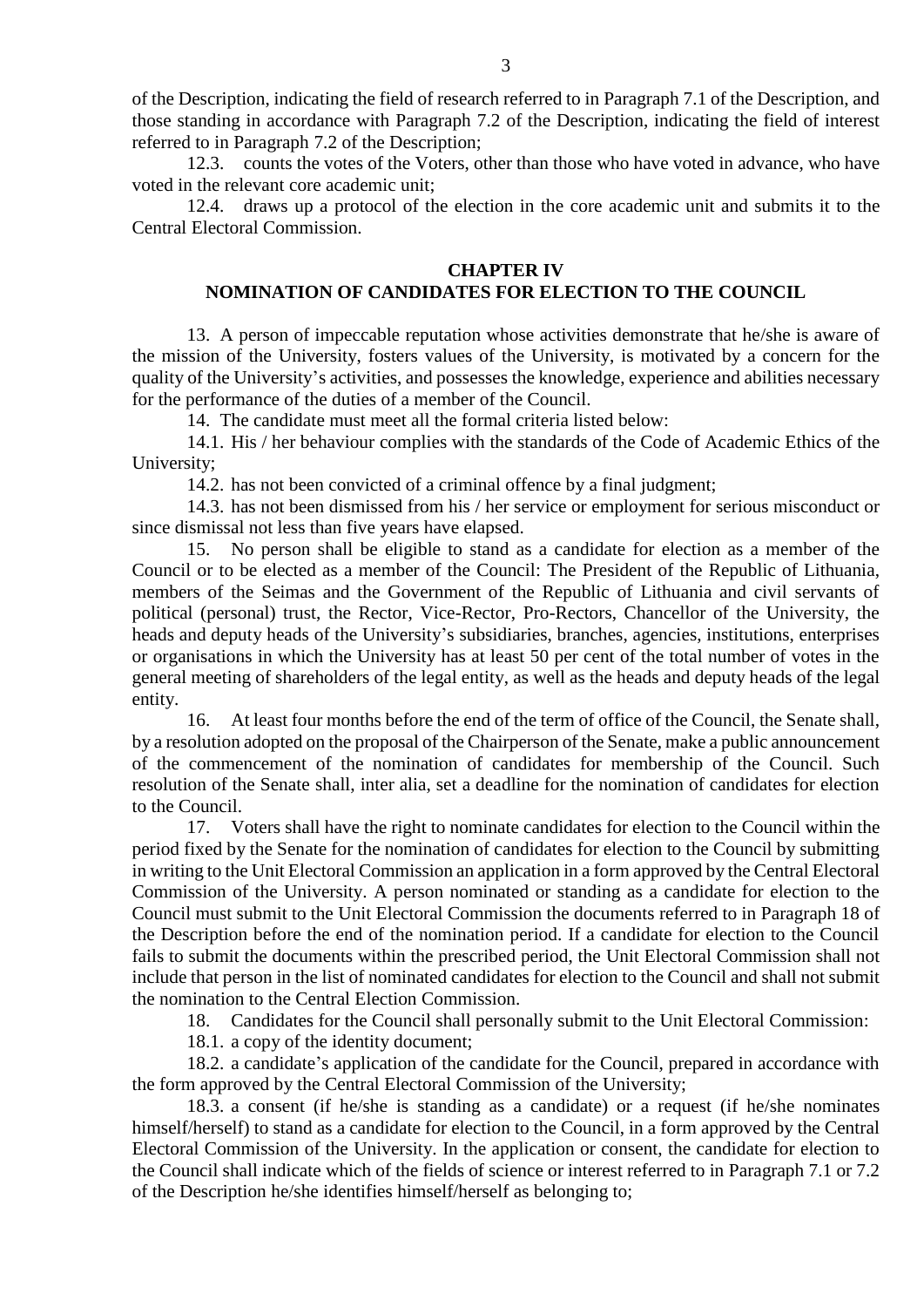18.4. declaration of the candidate for membership of the Council on disclosure of good repute and conflict of interest (Annex to the Description);

18.5. a letter of motivation from the candidate for election to the Council justifying that he/she meets the requirements set out in Paragraph 13 of the Description.

19. If the same person is nominated as a candidate for membership of the Council in several core academic units, he/she shall submit the documents referred to in Paragraph 18 of the Description to the electoral commissions of all the core academic units where he/she is nominated as a candidate.

20. Within three working days of the end of the nomination period, the Unit Electoral Commission shall draw up lists of the candidates nominated or standing for election to the Council in the core academic unit and submit them to the Central Election Commission.

21. Together with the lists of candidates for Council members, the Unit Electoral Commission shall submit the documents submitted by all candidates to the Central Electoral Commission of the University, which shall examine them and decide whether the candidates meet the requirements set out in Paragraphs 14 and 15 of the Description. Persons who do not meet the requirements set out in Paragraphs 14 and 15 of the Description shall not be registered as candidates for election to the Council. To implement the principle of equal gender representation set out in Paragraph 4 of the Description, the Central Electoral Commission shall verify the presence of candidates of both sexes in each of the areas referred to in Paragraphs 7.1 and 7.2 of the Description, and shall not approve the lists of candidates which do not meet this requirement or submit the documents of the included candidates to the Senate following the procedure laid down in Paragraph 22 of the Description.

22. The list of candidates for election to the Council who meet the requirements set out in Paragraphs 14 and 15 of the Description and the documents referred to in Paragraphs 18.1–18.5 of the Description, submitted by such persons, shall be submitted by the Central Electoral Commission to the Chairperson of the Senate, who shall convene a meeting of the Senate to consider the nominations within a reasonable period of time from the date of receipt of the documents. The Senate shall assess whether the candidates meet the requirements set out in Paragraph 13 of the Description and shall submit a reasoned opinion on this matter to the Central Electoral Commission no later than 10 working days from the date of submission of the candidates' documents to the Chairperson of the Senate.

23. Upon receipt of the conclusion referred to in Paragraph 22 of the Description and having evaluated the arguments contained therein, the Central Electoral Commission shall decide on the registration of persons as candidates for the Council. The decision of the Central Electoral Commission shall exclude the persons who do not meet the requirements set out in Paragraph 13 of the Description from registration as candidates for members of the Council.

24. In the cases referred to in Paragraphs 21 and 23 of this Description, if the persons are not registered as candidates for the Council, the Central Electoral Commission shall return the documents to the persons who were not registered as candidates for the Council and shall indicate the reasons for non-registration. The decision of the Central Electoral Commission not to register a person as a candidate for the Council shall be final.

25. The Central Electoral Commission shall register the persons who meet the requirements set out in Paragraphs 13–15 of the Description by including them in the lists of registered candidates for the Council. The Central Electoral Commission shall draw up nine lists of registered candidates for the Council: five lists of candidates from among the University's lecturers and scientific/artistic staff following the fields of study specified in Paragraph 7.1 of the Description and four lists of candidates from among the University's non-university staff or students following the fields of interest specified in Paragraph 7.2 of the Description. The resulting lists of registered candidates, together with the documents referred to in Paragraphs 18.2, 18.4 and 18.5 of this Description, shall be made publicly available to the University community at least two months before the end of the Council's term.

26. From the date of publication of the lists of registered candidates for election to the Council until the last working day before the commencement of early voting in the election of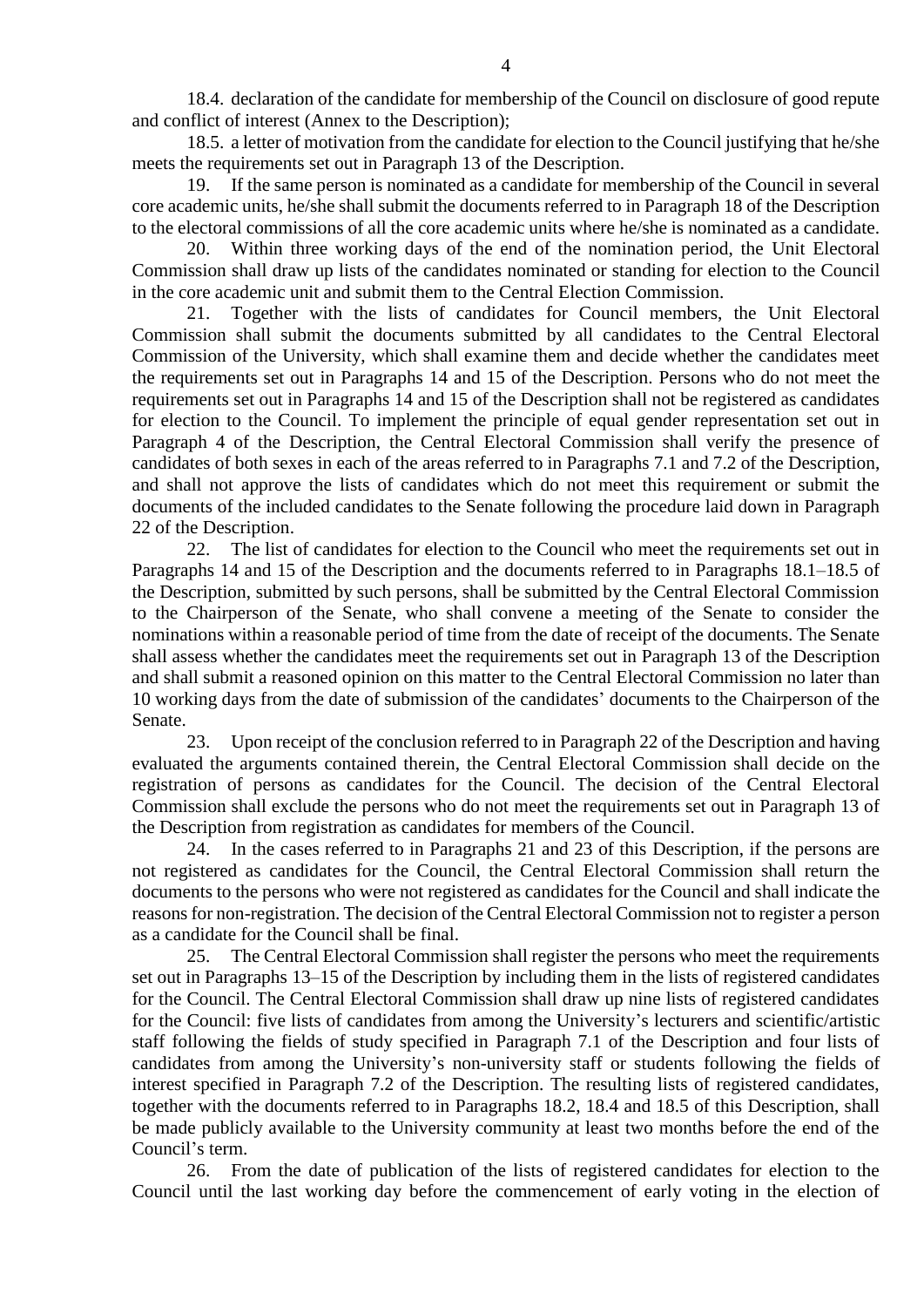members of the Council, agitation activities may be conducted. During this period, the Central Electoral Commission shall ensure that all registered candidates for the Council have equal access to the University's website, in the section administered by the Central Electoral Commission, to publish information on the candidate's presentation to the University community, following the principles set out in Paragraph 4 of this Description. During this period, the Central Electoral Commission shall ensure that the candidates for election to the Council have the opportunity to present themselves to the electorate in the core academic units during the debates of the candidates for election to the Council organised by the Unit Electoral Commissions.

27. The following shall be considered to be agitation activities contrary to the principles set out in Paragraph 4 of this Description: personal agitation for a specific candidate by the persons referred to in Paragraph 15 of this Description, heads or deputy heads of core academic units, chairpersons of the councils of the core academic units, making candidates' agitation materials available to the unit community on unequal terms and conditions, preparing, modifying or limiting such materials on the initiative of the unit administration, creating unequal conditions for candidates' meetings with the community of the unit, making information about candidates and meetings with them available to the community on different terms and conditions and in different procedures. Violations of agitation activities may have been complained to the Central Electoral Commission at the initiative of any Voter. If the Central Electoral Commission finds irregularities, it shall refer them to the Central Commission for Academic Ethics for consideration.

28. Candidates for election to the Council may withdraw their candidatures by notifying the Central Electoral Commission in writing at least 48 hours before the opening of early voting in the election of Council members.

29. If a candidate for election to the Council withdraws his / her candidature or loses the right to be elected to the Council, the Central Electoral Commission shall re-examine whether the principle of equal representation of the sexes, as laid down in Paragraph 4 of the Description, is implemented in the manner specified in Paragraph 21 of the Description. If the principle of equal gender representation is respected, the Central Electoral Commission shall amend the published list of registered candidates for the Council accordingly and make it publicly available on the University's website. The Central Electoral Commission shall ensure that the information on the ballot papers corresponds to the list of registered candidates for the Council in force on the day of the election.

#### **CHAPTER V**

#### **VOTING, COUNTING AND DETERMINING THE RESULTS OF ELECTIONS**

30. The date and place of the election of Council members in the core academic units shall be set and announced by the Central Electoral Commission on the University's website and on the websites of the core academic units at least fifteen calendar days before the date set for the election of Council members.

31. For the purposes of the election of Council members following Paragraph 7.1 of the Description, the Voters of the core academic units shall be assigned to one of the five lists of Voters of the core academic units in the fields of science referred to in Paragraph 7.1 of this Description. The Voters of all the core academic units shall elect the members of the Council following Paragraph 7.2 of this Description.

32. The Central Electoral Commission shall approve the lists of Voters of each core academic unit no later than seven calendar days before the elections, according to the field of interest corresponding to the fields of interest referred to in Paragraph 7.1 of this Description, as assigned to those core academic units by a resolution of the Senate.

33. The Central Electoral Commission shall decide on the voting place and the assignment of Voters who work in several core academic units and of staff members who hold a managerial position as defined in Part 2, Article 22 in the Statute and approved by the Council to one of the lists of areas of interest referred to in Paragraph 7.1 of the Description, taking into account the opinion expressed by these staff members.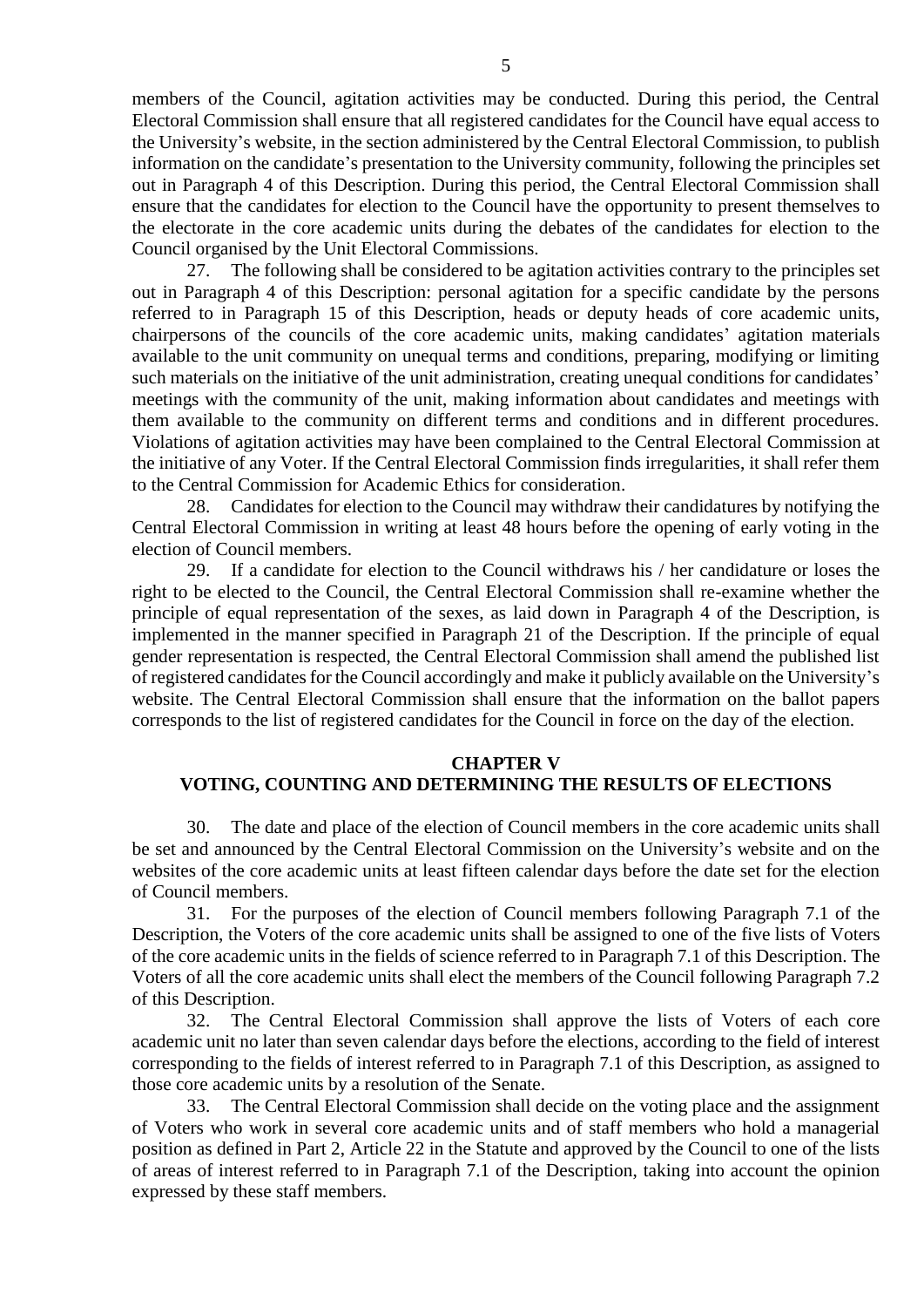34. Voting shall take place in the core academic units designated by the Senate.

35. For the election of members of the Council, ballot papers shall be drawn up in the form prescribed by the Central Electoral Commission and shall indicate in alphabetical order by surname the candidates for election to the Council according to the lists referred to in Paragraph 25 of this Description. The prepared ballot papers shall be submitted to each Unit Electoral Commission.

36. The Voter voting shall mark one candidate of his / her choice on each of the lists of candidates on the ballot paper submitted to him/her.

37. Voting shall take place over two working days.

38. Five working days before the first day of the election of the members of the Council, early voting shall begin and shall last for two working days. During the early voting, a Voter may go to the Unit Electoral Commission in which he/she is included in the list of Voters and obtain a signed ballot paper as referred to in Paragraph 35 of the Description, which he/she shall submit to the Unit Electoral Commission in a sealed envelope. The envelopes containing the ballot papers shall be kept by the Unit Electoral Commission and handed over to the Central Electoral Commission at the end of the poll for the election of members of the Council. There shall be no advance voting before a revote.

39. A ballot box shall be provided in the polling room of the core academic unit in which Electors shall cast their completed ballot papers. The Unit Electoral Commission shall count the votes of the Voters of the core academic unit who participated in the election.

40. The votes for each list of candidates for the Council as referred to in Paragraph 25 of the Description shall be counted separately.

41. A ballot paper shall be deemed invalid if all the lists of candidates on the ballot paper do not contain the name of any candidate or the name of more than one candidate, if the ballot paper is defaced, or if it is not possible to determine the voter's true intention from the marking on the ballot paper. If the marking of the ballot paper is unclear or if a dispute arises between the members of the Unit Electoral Commission as to the marking of the ballot paper, the matter shall be resolved by the Central Electoral Commission within one working day following the procedure laid down by the Regulations of the Central Electoral Commission for decision-making.

42. Elections for members of the Council in each of the scientific fields referred to in Paragraph 7.1 of the Description shall be deemed to have taken place if at least half of the Voters belonging to the scientific field referred to in Paragraph 7.1 of the Description have taken part in the elections. Elections to the Council in each of the areas of interest referred to in Paragraph 7.2 of the Regulations shall be deemed to have taken place if at least half of the total number of Voters of the University have taken part. A re-vote as provided for in Paragraph 46.3 of the Description shall be deemed to have taken place if at least 25 per cent of the Voters in the relevant academic area referred to in Paragraph 7.1 of the Description, or, in the case of the election of Council members in the areas of interest referred to in Paragraph 7.2 of the Description, of the total number of Voters have taken part in the vote.

43. After the counting of the votes (both for the first and the second round of voting, if any), the Unit Election Commission shall draw up a record of each round of voting, indicating the number of Voters in that Unit who took part in the election of the Council members, the number of valid ballot papers and the number of votes obtained by each candidate.

44. The protocol shall be signed by the Chairperson of the Unit Election Commission and submitted to the Central Electoral Commission not later than the next working day after the election of members of the Council (or not later than the next working day after the second round of voting, if the second round of voting is held).

45. The Central Electoral Commission shall, on receipt of the records of the election of Council members from each core academic unit, count the votes of the Voters following the lists referred to in Paragraph 25 of this Description, including the votes of those who have voted in advance, and shall determine the: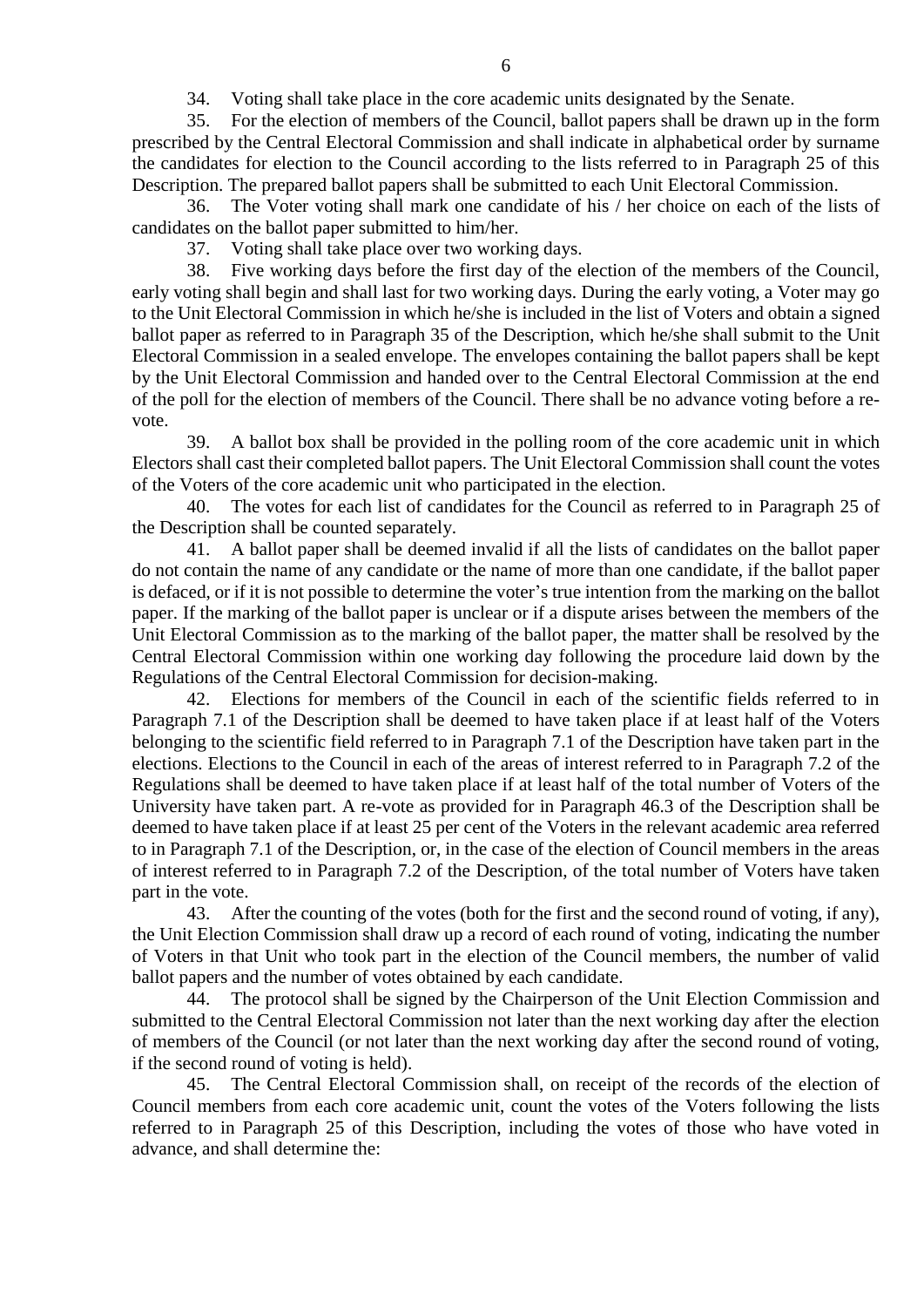45.1. the candidates for members of the Council with the highest number of votes from the lists of the University's lecturers and scientific (artistic) staff in each of the academic fields referred to in Paragraph 7.1 of the Regulations;

45.2. the candidates for members of the Council from lists of non-University staff and students with the highest number of votes in each of the areas of interest specified in Paragraph 7.2 of the Regulations, and the percentage of the votes of each candidate out of the number of Voters in that core academic unit who participated in the elections in each core academic unit in which voting took place.

46. The following shall be considered as elected members of the Council:

46.1. for the fields of science referred to in Paragraph 7.1 of the Description, those candidates who have obtained more than 50 per cent of the votes of the Voters for the relevant field, as determined in accordance with Paragraph 31 of the Description, who have taken part in the election;

46.2. for the fields of interest referred to in Paragraph 7.2 of the Description, those candidates who obtained more than 50 per cent of the votes of the Voters who took part in the elections and more than 50 per cent of the votes of the Voters who took part in the elections in at least two-thirds of the core academic units in which the voting took place;

46.3. in the event of failure to elect the number of members of the Council specified in Paragraph 7 of the Description in accordance with the requirements of Paragraphs 46.1 or 46.2 of the Description, the ballot shall be considered to be the first ballot and a second ballot shall be held no later than seven calendar days after the ballot, i.e. a re-run of the ballot for the election of a member of the Council in the relevant field specified in Paragraph 7 of the Description, in which the candidates not elected in the first ballot shall take part, i.e. the two candidates who have the most votes or the highest number of votes or the highest number of votes with the same proportion of votes. The revote (second ballot) shall be organised in accordance with the rules laid down in this Description. In the second round, in the event of non-election of the Council members referred to in Paragraph 7 of the Description in the respective area, in accordance with the requirements set out in Paragraphs 46.1 or 46.2 of the Description, the candidates with the highest number of votes in each area shall be declared the elected members of the Council. In this case, if several candidates have received the same number of votes, the candidate for whom more Voters voted in the first round of the election shall become a member of the Council.

47. No later than two working days after the last day of the first or the second round of voting, a complaint may be submitted to the Central Electoral Commission concerning irregularities in the organisation of the elections in the core academic unit during the first or the second round of voting respectively. The Central Electoral Commission shall, after examining the complaint no later than two working days after receiving it, either uphold the results of the election or, if it finds that the irregularities in the organisation of the election have had a substantial impact on the outcome of the election, declare the election in the core academic unit concerned invalid. In the event of a declaration of invalidity, a re-run of the election shall be organised. The decision of the Central Electoral Commission on the complaint lodged shall be final.

48. The Central Electoral Commission shall register all elected members of the Council for the new term of office, publish the list of elected members of the Council and the number of votes obtained by each candidate for Council membership in each core academic unit and the total number of votes obtained. The protocol of the Central Electoral Commission with the results of the voting shall be submitted to the Chairperson of the Senate.

49. Before taking office, the elected member of the Council shall solemnly read and sign, at a meeting of the Senate, a pledge to the University in the form prescribed in the Regulations of the Academic Ceremonies of the University, approved by the Senate. This provision shall also apply to members of the Council elected for a second term of office. The commitment of the members of the Council to the University shall be accepted by the Chairperson of the Senate.

50. If the number of voters participating in the election of members of the Council is less than the number provided for in Paragraph 42 of the Regulations, a new election for members of the Council shall be held. A new election of member(s) of the Council shall also be held in the event that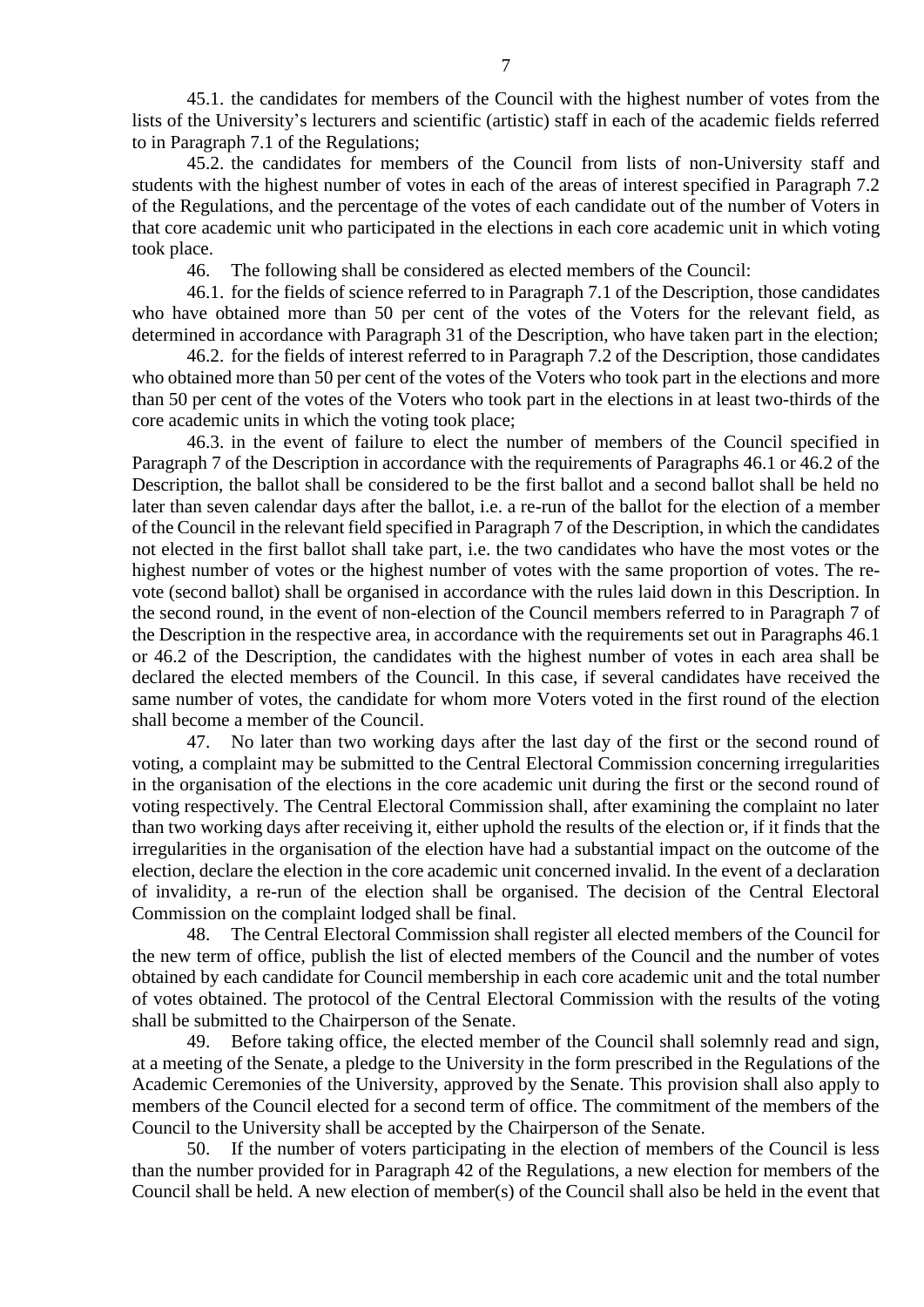fewer candidates are nominated within the nomination period set by the Senate than the number of members of the Council to be elected in that area, and in the event that the Central Electoral Commission does not approve the list of candidates for the area concerned in accordance with Paragraph 21 of the Description.

#### **CHAPTER VI**

## **TERMINATION OF THE MANDATE OF MEMBERS OF THE COUNCIL ON THE GROUNDS SET OUT IN PART 19, ARTICLE 39 IN THE STATUTE**

51. The mandate of a member of the Council may be terminated on the grounds provided for in Part 19, Article 39 in the Statute by a decision of the Voters. In the event that a member of the Council no longer meets the requirements laid down in Part 6, Article 39 in the Statute, the provisions of Paragraphs 52–57 of this Description shall not apply.

52. The procedure for termination of the mandate of a member of the Council on the grounds provided for in Part 19, Article 39 in the Statute may be initiated by any Voter by submitting the matter to the Central Electoral Commission for consideration, stating the arguments, provided that such a proposal is approved by the signatures of at least 100 Voters representing the area of the member of the Council, by the Chairperson of the Council, by the Senate, by the Chairperson of the Senate or by the Rector of the University.

53. The Central Electoral Commission shall, within fourteen working days, verify whether there are sufficient signatures of the Voters supporting such a proposal (if they are required in accordance with Paragraph 52 of this Description) and assess whether the proposal submitted is not manifestly unfounded.

54. The Central Electoral Commission, having decided that the proposal is not manifestly unfounded and that sufficient signatures of the Voters have been collected (if they are required in accordance with Paragraph 52 of this Description), shall, not later than thirty calendar days after the submission of the proposal referred to in Paragraph 52 of this Description, initiate a vote of all the Voters representing the specific area on the termination of the mandate of the member of the Council for that area. The vote shall be organised and conducted mutatis mutandis in accordance with the provisions of Chapter V of this Description.

55. The Central Electoral Commission shall be obliged to make available to the Voters, before the beginning of the voting, all the material relating to the proposal to terminate the mandate of a member of the Council and proving one of the grounds for termination of the mandate provided for in Part 19, Article 39 in the Statute.

56. The Senate may, if necessary, on the proposal of the Central Electoral Commission, set up a commission to investigate the circumstances relating to the grounds provided for in Part 19, Article 39 in the Statute.

57. A decision to terminate the mandate of a member of the Council on the grounds provided for in Part 19, Article 39 in the Statute shall be adopted by the affirmative vote of at least two-thirds of the total number of Voters in the area represented by that member of the Council. The mandate of a member of the Council shall cease on the grounds provided for in Part 19, Article 39 in the Statute as from the date of the announcement of the results of the vote.

58. Where a member of the Council does not meet the requirements laid down in Part 6, Article 39 in the Statute, or where his or her mandate ceases to exist on the grounds provided for in Part 18, Article 39 in the Statute, the Council shall adopt a resolution, in accordance with the procedure laid down in Part 20, Article 39 in the Statute, stating that the mandate of that Council member has ceased.

59. A member of the Council whose mandate has been terminated on the grounds provided for in Part 19, Article 39 in the Statute, or whose mandate has expired on the grounds provided for in Part 18, Article 39 in the Statute, shall be replaced by another member of the Council for the remainder of the Council's term of office, mutatis mutandis, subject to the application of the provisions of Article 39 of the Statute and this Description.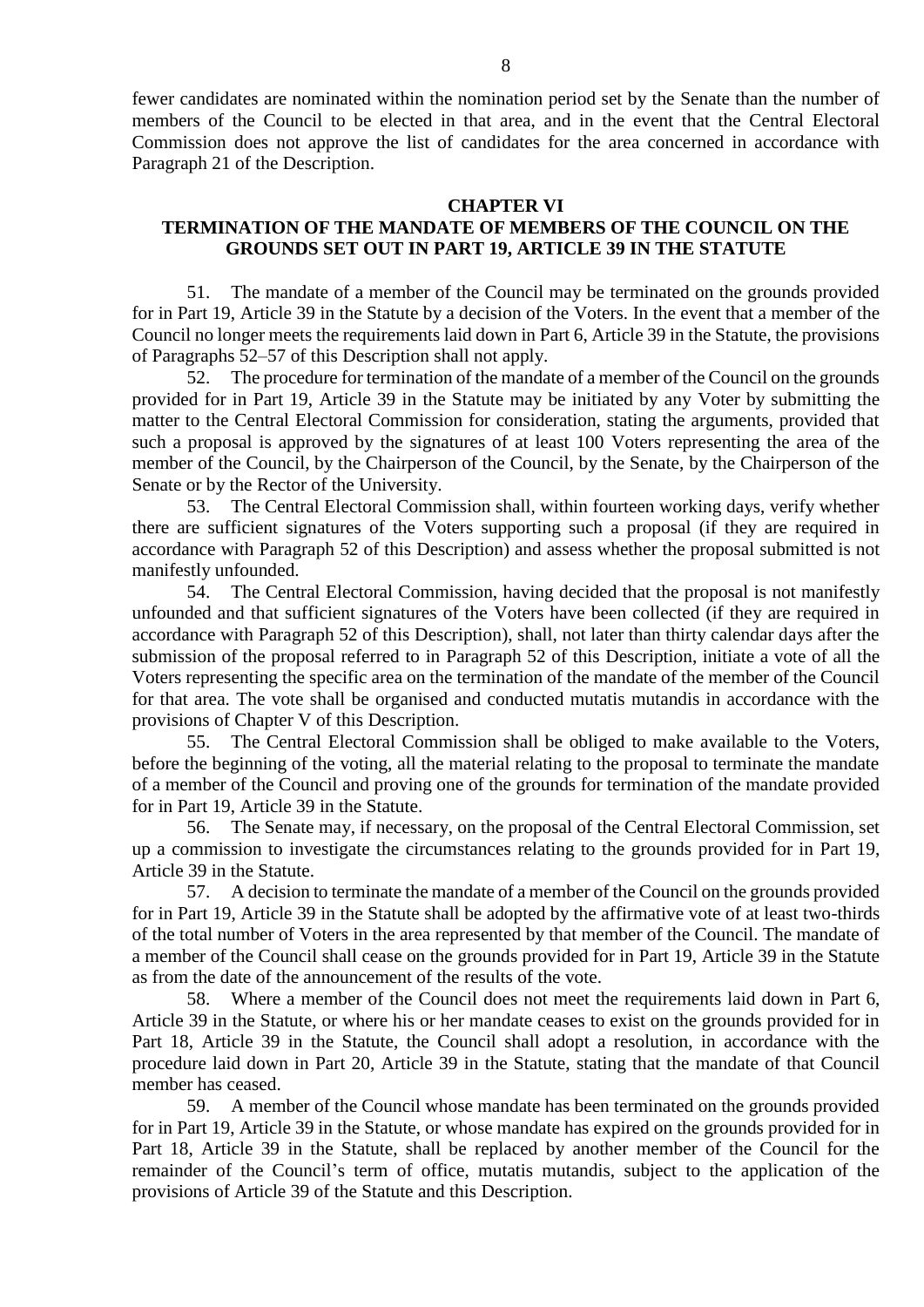# **CHAPTER VII FINAL PROVISIONS**

60. The members of the new Council shall be elected at least one month before the expiry of the term of office of the outgoing Council. After all members of the new Council have been elected and have solemnly read and signed the pledge to the University, the Chairperson of the Senate shall immediately make public the composition of the new Council.

61. The term of office of the outgoing Council shall expire when the new Council convenes for its first meeting, which shall take place no later than five working days after the end of the term of office of the outgoing Council.

\_\_\_\_\_\_\_\_\_\_\_\_\_\_\_\_\_\_\_\_\_